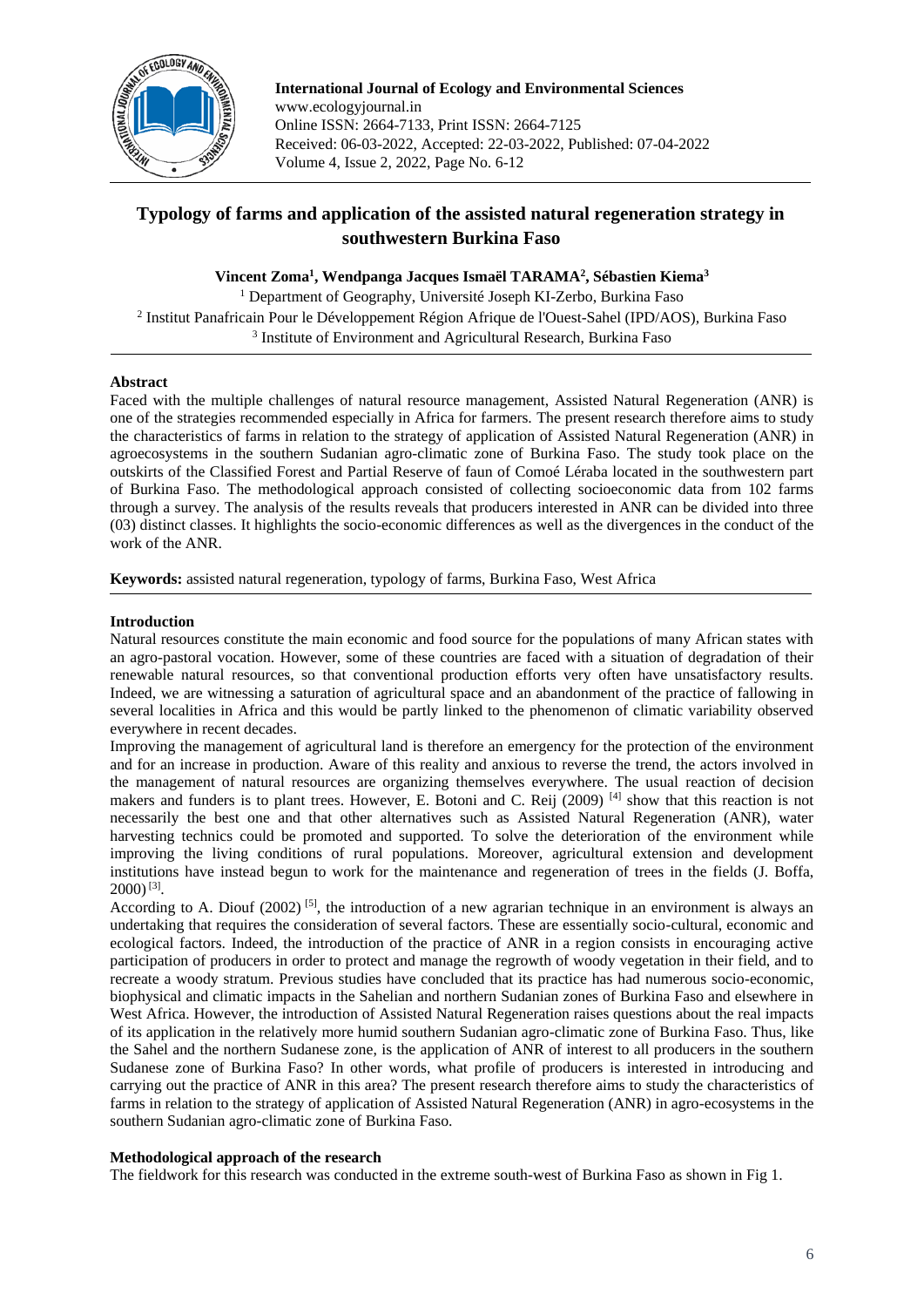

**Fig 1:** Location of the study area

The study area shown on the map above is between latitude  $9^{\circ}35'$  and  $10^{\circ}10'$  North and longitude  $4^{\circ}15'$  and  $5^{\circ}00'$ West. It lies along the Ivorian border with Burkina Faso. It is located around the confluence of the Comoé and Léraba rivers. The villages concerned by this research are located between the departments of Mangodara and Niangoloko in the province of Comoé.

The investigation area belongs to the southern Sudanian agro-ecological zone with an annual rainfall that varies between 1000 and 1200mm (S. Guinko, 1997)<sup>[6]</sup>. Indeed, S. Guinko (1997)<sup>[6]</sup> identified the well-represented species there as *Daniellia oliveri* (Rolfe) Hutch. & *Dalz, Isoberlinia doka Craib & Stapf, Pterocarpus erinaceus Poir., Khaya seneglensis (Desr.)* A. *Juss*., *Detarium microcarpum Guill*. *& Perr*., *Burkea africana Hook*., *Vitellaria paradoxa Gaertn.f*. In dense, tall gallery forests, species *Berlinia grandiflora* Hutch. & Dalz., Cola *laurifolia* Mast*., Diallium guineense Willd*., *Pterocarpus santalinoides L'Her*. Ex DC, *Manilkara obovata* (Sabine & G.Don) *JHHems*l., *Syzygium guineense (Willd.)* DC… are dominant while *Khaya senegalensis* (Desr.) *A. Juss*., *Cola gigantea A. Chev*., *Cola cordifolia* (*Cav*.) RBR, *Erythrophleum guineense* G. Don, *Anogneissus leiocarpus G. & Perr*., *Diospyros mespiliformis* Hochst. ex A. Rich…are commonly observed. In developed wooded to tree savannas, on lowlands and on deep soils, the dominant species are *Isoberlinia dalzielli* Craib & Stapf., *Isoberlinia doka Craib*. And Stapf., *Afzelia africana* Sm., *Pterocarpus erinaceus Poir*., *Erythrophylum guineense* G. Don. The herbaceous cover appears discontinuous and is essentially composed of *Anchomanes welwitschii Rentle*, *Sapium grahamii* (Stapf) *Prain*, *Cissus populnea* Guill. & Perr., *Andropogon tectorum* Schumach. & Thonn., *Beckeropsis uniseta* (Ness) K Schum. The population density is around 8.7 to 20.3 inhabitants per km². 90% of the population is engaged in agriculture (S. Guinko, 1997)  $\left[6\right]$ . In addition to agriculture, animal husbandry is also practiced here. Hunting is one of the traditional practices deeply rooted in local cultures (D. Sirima,  $2010$ <sup>[12]</sup>.

Concerning the collection of field data, in particular for the choice of the farms studied, the study consisted in carrying out a survey which focused on a group of 230 households having adopted Assisted Natural Regeneration since 2012 and listed in a database from the Comoé Léraba Natural Resources and Wildlife Management Association (AGEREF/CL). Consultation of the database made it possible to take stock of the number of producers concerned by the introduction of the technology in the area. It also made it possible to locate them and organize the implementation of data collection. This is why, concerned about spatial representativeness, a fixed number of 06 operators per village was retained. These 06 operators were chosen by their peers at the village level in view of their availability.

Thus, for the conduct of the investigation, an exploration trip first made it possible to inform the leaders of the villages concerned. This outing made it possible to collect general information on the study area from the personnel of various technical services. All the villages bordering the Comoé-Léraba classified forest and partial wildlife reserve (17 in number) were concerned. The information was collected using semi-structured interviews. The observation unit of the survey was the agricultural holding of the agricultural household type. To do this, the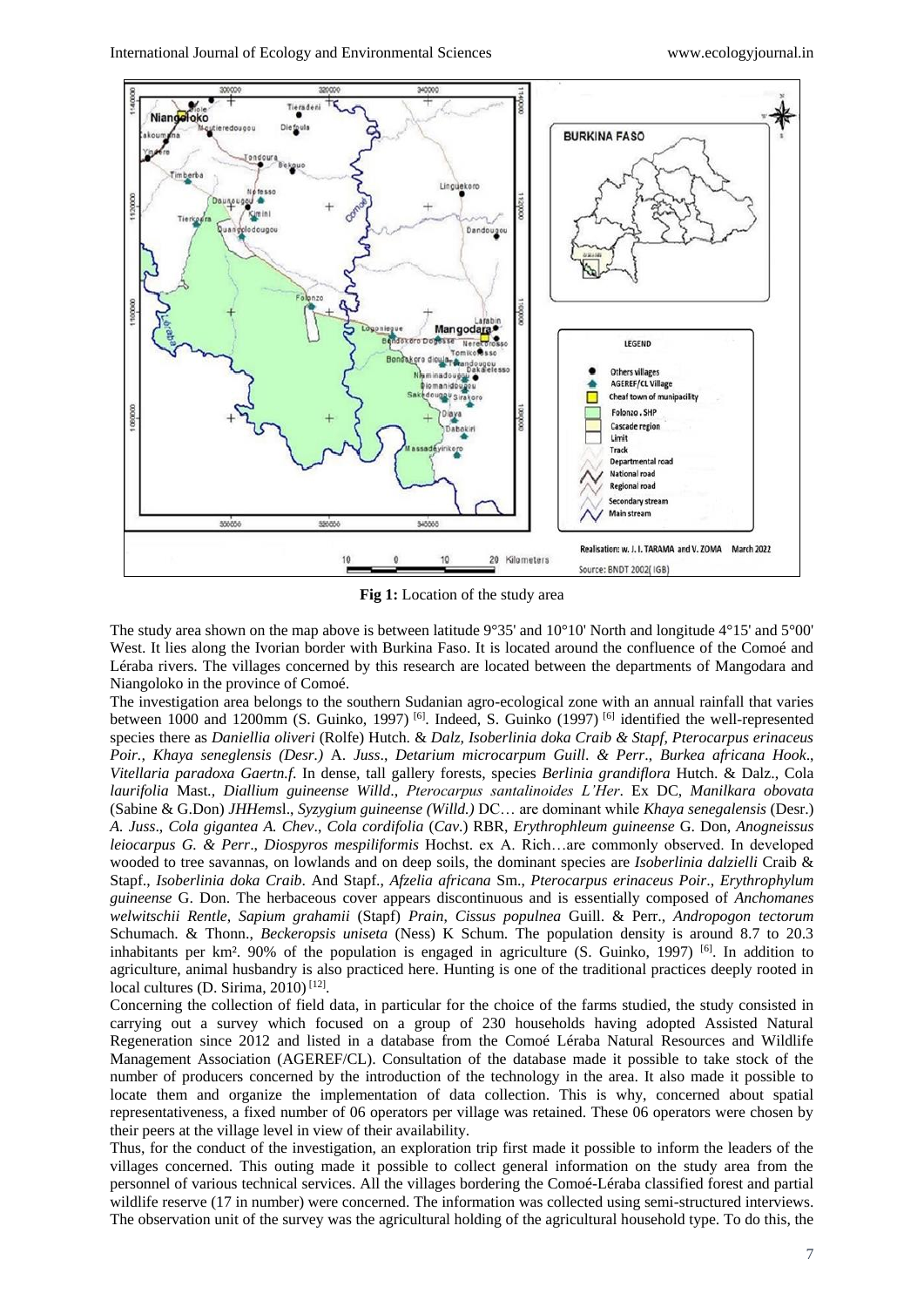questions were addressed to the heads of operations. Field observations supplemented the comments of the respondents. Indeed, based on observations and surveys, the analysis of farm diversity leads to the construction of typologies (MAEF, 2002).

For the choice of segregation criteria and variables, the approach consisted first of all in identifying the basic variables for the constitution of the typology. A Pearson correlation analysis was performed to select intercorrelated variables. This analysis made it possible to retain a reduced number of variables (08 in total) for the classification analyses. A survey of the correlation coefficients then made it possible to verify the interest of carrying out a principal component analysis (PCA) of the data. The analysis of the correlations between the variables led to the conservation of 08 variables for the PCA (Table 1).

| Nbpers <sup>1</sup>      |       | 0,382 | 0.431 | 0.539 | 0.341 | 0.476 | 0,280 | 0.443 |
|--------------------------|-------|-------|-------|-------|-------|-------|-------|-------|
| $\text{Subtot}^2$        | 0,382 |       | 0,528 | 0,395 | 0.492 | 0,433 | 0,305 | 0,538 |
| SupRNA <sup>3</sup>      | 0.431 | 0.528 |       | 0,363 | 0.587 | 0,607 | 0,490 | 0,399 |
| $\text{Coutot}\'{e}a^4$  | 0,539 | 0,395 | 0.363 |       | 0.419 | 0.773 | 0,354 | 0,478 |
| Coutotin $5$             | 0.341 | 0.492 | 0,587 | 0.419 |       | 0.709 | 0,218 | 0,465 |
| Revprod <sup>6</sup>     | 0,476 | 0,433 | 0,607 | 0.773 | 0.709 |       | 0.428 | 0,544 |
| Fraiseco <sup>7</sup>    | 0,280 | 0,305 | 0,490 | 0.354 | 0.218 | 0.428 |       | 0,226 |
| $Qt$ fumorg <sup>8</sup> | 0.443 | 0,538 | 0,399 | 0.478 | 0,465 | 0.544 | 0.226 |       |

**Table 1:** Correlation matrix of the variables retained for the typology of producers

*Source: Fieldwork*

Table 1 above presents the correlation matrix of the variables retained for the typology of producers. In this table, the significant values (off the diagonal) at the alpha=0.050 threshold (two-tailed test) are in bold. The figures after allow an understanding of this table:

- 1. Number of people living on the farm;
- 2. Total area exploited during the survey period;
- 3. Area under assisted natural regeneration;
- 4. Total cost of farm equipment;
- 5. Total cost of inputs used during the crop year of the survey period;
- 6. Income from the production of plots under assisted natural regeneration;
- 7. Costs saved thanks to the use of organic manure;
- 8. Quantity of organic manure used.

Many correlation coefficients (r) are quite strong and are above a fixed threshold ( $r > 0.4$ ), which suggests that the analysis is relevant

For the processing of the data collected, they were entered in Microsoft Excel and then processed using XLSTAT software version 7.5.2 and version 16.3.01 from Addinsoft and SPSS (Statistical Package for Social Science).

After checking the correlation, a classification by principal component analysis (PCA) was carried out with the selected variables. The method of moving centers, also called dynamic clusters or K-means, was used to group together individuals who are close. This is the technic best suited to large tables of data. It has the advantage of being efficient and very fast. It is based on the principle of classification based on the criterion of the nearest neighbors. This principle means that each individual is assigned to a class if it is very close to its center of gravity. Moreover, its particularity is that the number of classes must be specified beforehand (M. Hadd 1999). The last step in processing the collected data consisted of validating the types formed by a discriminant analysis (AFD). In this analysis, the different classes (types) to which individuals belong are used as variables to be explained to characterize the types of farms established.

The present methodological approach described in this part made it possible to obtain results which are presented and discussed in this work.

## **Study results**

The results of this investigation focus on the one hand on the typologies and the main characteristics of the different exploitation groups and on the other hand on the strategies and the conduct of Assisted Natural Regeneration in the identified classes.

## **Typology and main characteristics of the different farm groups**

After different analysis scenarios, 3 homogeneous groups of producers were selected. These groups present a certain proportionality between groups and in relation to all individuals. The factor components retained make it possible to explain 82.88% of the variations observed. Chart 1 shows the discriminated grouping of producers by axis**.**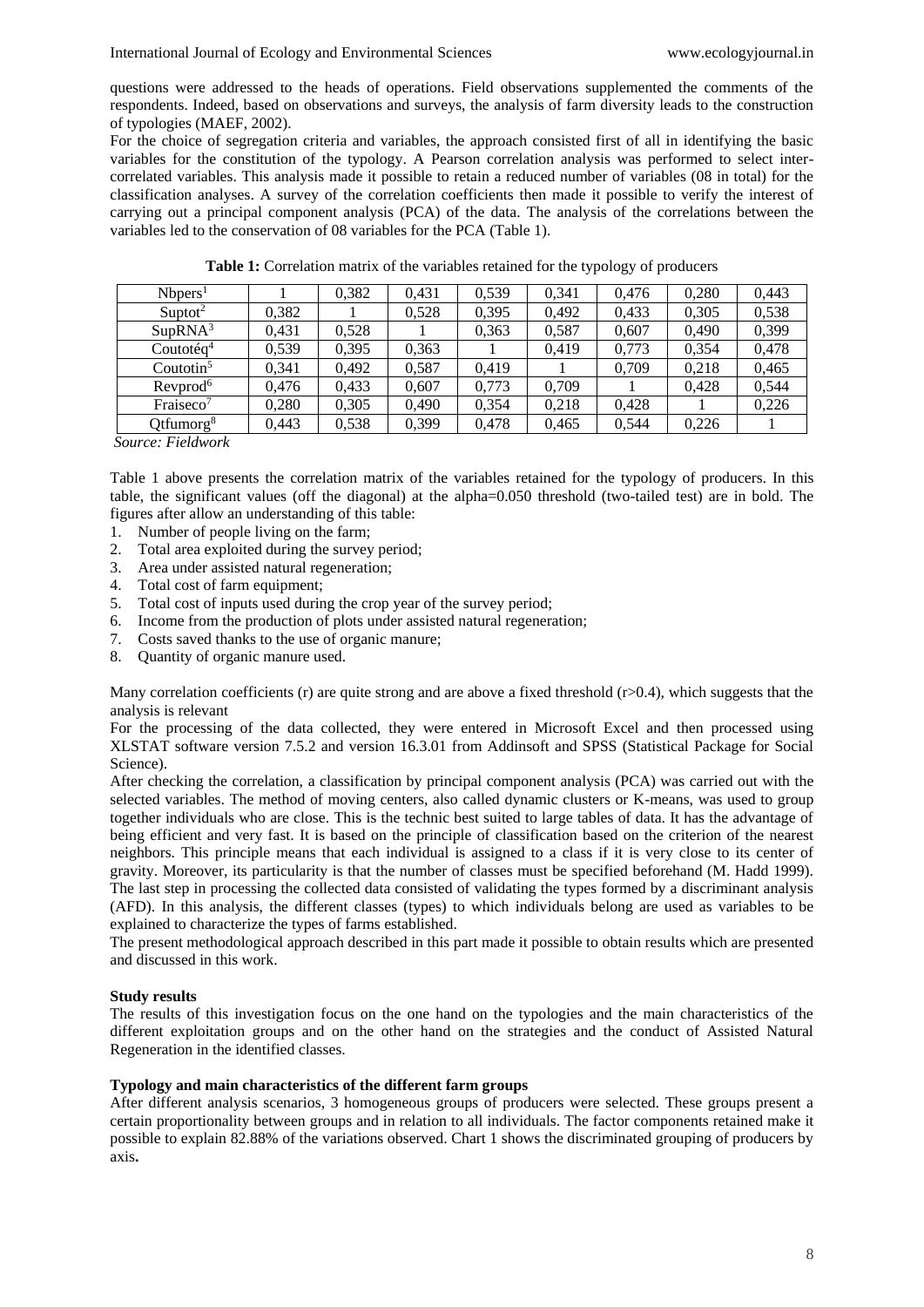

*Source: Field Works*



Chart 1 shows the discriminated grouping of producers by axis. From this graph above, there are three classes. The first relates to Small Family Farms (PEAF), the second is to Medium Family Farms (EAFM) and the third relates to Large Family Farms (GEAF).

Regarding the class Class 1 (Small Family Farms (PEAF)), it forms 62.74% of the farms surveyed. Farms in this class are the most widespread and are poorly endowed with factors of production. Mechanization is relatively weak there. Half of the constituent producers of this group, i.e. 50% of the farms, have teams. Thus, this class alone concentrates the total number of manual operations. Farms in this class spend less than 2,500 FCFA to 1,600,500 FCFA for equipment and less than 2,500 FCFA to 193,000 FCFA for production inputs. They farm small areas for all of their annual production (on average around half a dozen hectares per farm). The minimum total area harvested in this class is 1.5 hectares and the maximum is 20 hectares. The areas under Assisted Natural Regeneration range from 0.25 ha to 2 ha, i.e. an average of 0.99 ha per farmer. The crops most exploited in these farms are peanuts, maize, cowpeas and sesame.

As for class 2 (Medium Family Farms or EAFM), it represents 34.31% of the producers met during the survey. Farms in this class are moderately endowed with factors of production. The level of mechanization in this class is interesting. All farms (100%) are equipped with hitching. On average, they farm a total annual production area of 12.30 hectares per farm.

The minimum total area is around 5 hectares and the maximum around 24 hectares. They dedicate between 1 to 5 ha of surface area for ANR (i.e. an average of 2.22 ha), and intensify the production of cotton and, to a lesser extent, that of cereals. The minimum cost mobilized for equipment in this class is 270,000 FCFA against a maximum of 3,162,500 FCFA for the same expenditure. With regard to expenses for inputs, the minimum remains identical to that of the class described above but the maximum invested for the same cause is 348,000 FCFA.

Finally, class 3 (Large Family Farms or GEAF) represents only 2.94% of the sample surveyed. The producers have extensive experience in agricultural production. Better equipped with factors of production, they invest at least 2,409,000 FCFA and at most 10,010,000 FCFA to equip themselves. They also spend between 159,000 FCFA and 446,000 FCFA for the purchase of inputs. This explains the high level of mechanization in this class. Indeed, data analysis reveals that 70% of farmers in this group use at least 3 animal traction chains for their work in the field, and one farm is motorized. The highest average total agricultural area exploited (28.17 ha per farm) as well as the average area under ANR (4.08 ha/farm). The minimum total area under exploitation in this class is 9.50 hectares while the maximum is 40 hectares.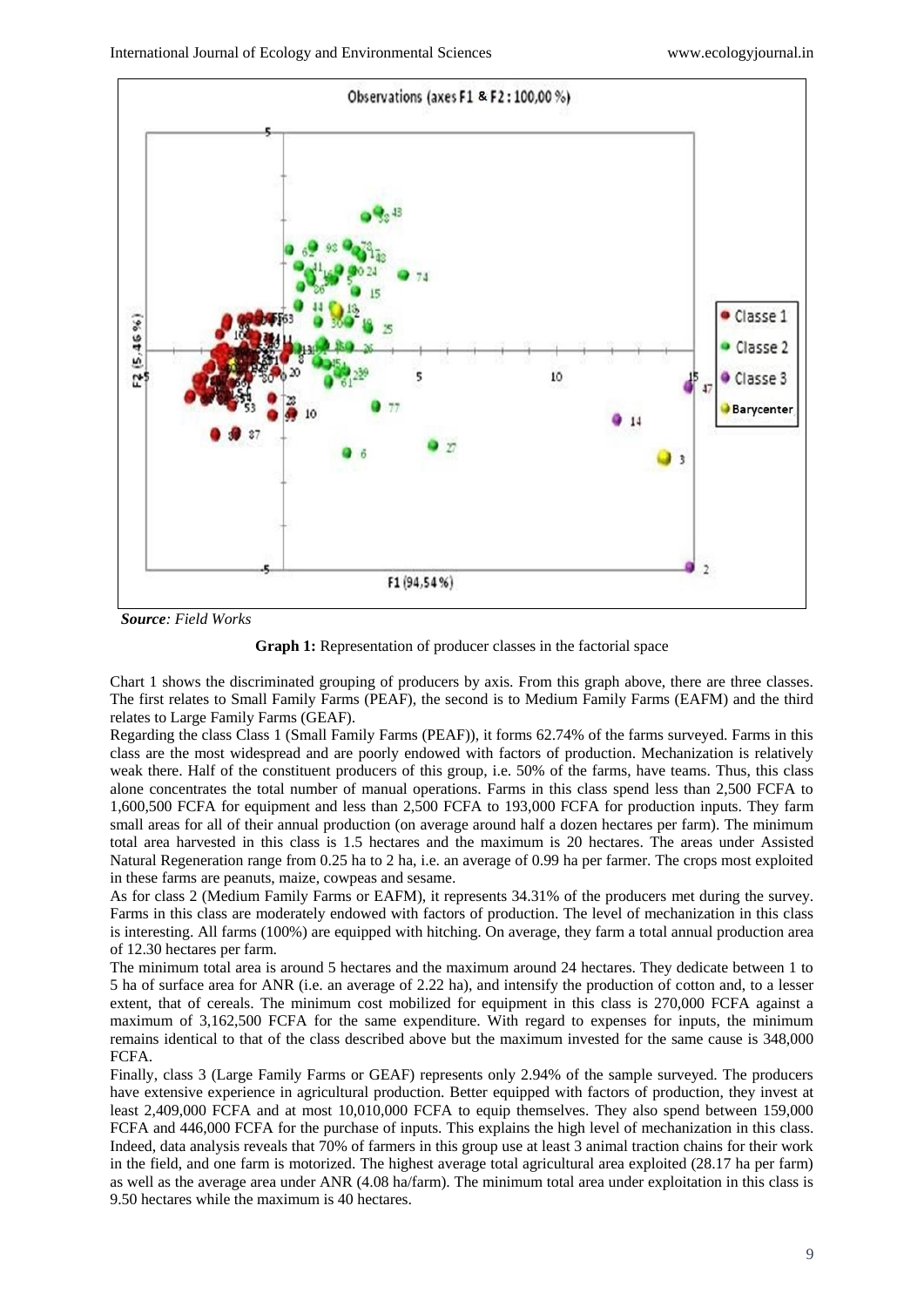After having presented the results in relation to the typologies and the main characteristics of the different exploitation groups, we also present the strategies and the conduct of Assisted Natural Regeneration in the identified classes.

# **Strategy and conduct of Assisted Natural Regeneration (ANR) in identified classes**

In terms of tree regeneration techniques, the survey essentially recorded two regeneration processes implemented in the localities surveyed. The first consists in sparing the natural rejections of foot. This technique is used by 100% of producers of all classes. It is essentially the only process used by all producers of Small Family Farms. In addition to natural shoots from tree trunks, producers of other classes sow or transplant wildlings of species that are not found on their plot in a timely manner. Thus, during the investigations, 41.66% of producers from Small Family Farms and 44.64% of producers from Medium Family Farms claimed to have already sown the species *Tamarindus indica L*. or *Adansonia digitata L*. in their field. This practice has the advantage of contributing to specific diversity in the fields. Those on the relatively more intensive Large Family Farms do not plant.

The silvicultural assistance and care given to trees in the conduct of ANR in the fields varies from class to class. Producers of Small Family Farms are more involved in silvicultural operations to assist regeneration in the fields. In addition to the choice to spare tree bases, to practice thinning and pruning to allow them to grow better, they intervene in the protection against all forms of aggression (mainly men, animals and wind). For this, some producers (more than 3%) in this class said they had installed protection devices for spared feet in their plots. Producers of Medium Family Farms mainly practice thinning to select the plants to be saved and pruning to support their growth. No form of protection has been recorded in this class. Producers of Large Family Farms provide the trees with the care of thinning and pruning mentioned in the previous class, but they are less involved in maintenance operations than producers of other classes. All classes assist the regeneration of feet in the fields through the control of fires. Grazing control is carried out by all producers of Small Family Farms and Medium Family Farms. Producers of Large Family Farms allow grazing in their fields. This is probably linked to the fact that they themselves own cattle or because their fields are very large and therefore difficult to control. The productivity of the fields under RNA was measured through the calculation of yields per hectare for each speculation and by class. The results are shown in Table 2.

| <b>Class</b> | Yield (kg/ha) |          |               |        |        |        |         |      |  |
|--------------|---------------|----------|---------------|--------|--------|--------|---------|------|--|
|              | <b>Maize</b>  | Sorghum  | <b>Sesame</b> | Cowpea | Cotton | peanut | Cassava |      |  |
|              | <b>PEAF</b>   | 974      | 382           | 201    | 166    | 1100   | 546     |      |  |
|              | <b>EAFM</b>   | 1849     | 400           | 213    | 156    | 1000   | 2000    | 2250 |  |
|              | <b>GEAF</b>   | 2612     |               | 80     |        |        |         |      |  |
|              | Total         | 1692     | 387           | 199    | 160    | 1009   | 712     | 2250 |  |
| $\sim$       |               | ________ |               |        |        |        |         |      |  |

**Table 2:** Breakdown of yields per hectare by speculation and by class (in kg)

*Source : Field Works*

In general, Table 2 shows that yields per hectare are low and vary depending on the class. This is related to the depletion of land eluted for RNA.

In addition, the performance of the farms was also analyzed in relation to the Non-Timber Forest Products (NTFP) harvested in the fields under AN. The distribution of average production at the level of each class is given in table 3.

| <b>Classe</b> | <b>Average production (kg)</b> |             |                         |                        |                  |  |  |
|---------------|--------------------------------|-------------|-------------------------|------------------------|------------------|--|--|
|               | Shea (almond)                  | Néré (seed) | <b>Tamarind (fruit)</b> | <b>Bombax</b> (flower) | Detarium (fruit) |  |  |
| <b>PEAF</b>   | 330                            | 94          |                         | 36                     |                  |  |  |
| <b>EAFM</b>   | 437                            | 76          |                         | 24                     |                  |  |  |
| <b>GEAF</b>   | 1253                           | 10          |                         |                        |                  |  |  |
| Total         | 394                            |             |                         |                        |                  |  |  |

**Table 3:** Breakdown of average NWFP production by class (in kg)

*Source : Field Works*

This table provides insight into the repair of average NWFP production by class. It presents the average production of Shea, Néré, Tamarind, Bombax and Detarim according to the three classes which are Small Family Farms (PEAF), Medium Family Farms (EAFM) and Large Family Farms (GEAF).

After presenting the main results of our study, the last part is devoted to the discussion of these results in relation to especially the literature review concerning our research topic.

## **Discussion of study results**

The discussion of the results addresses respectively the number of classes obtained, the difference in the socioeconomic characteristics of the producers and the low technicality of the producers.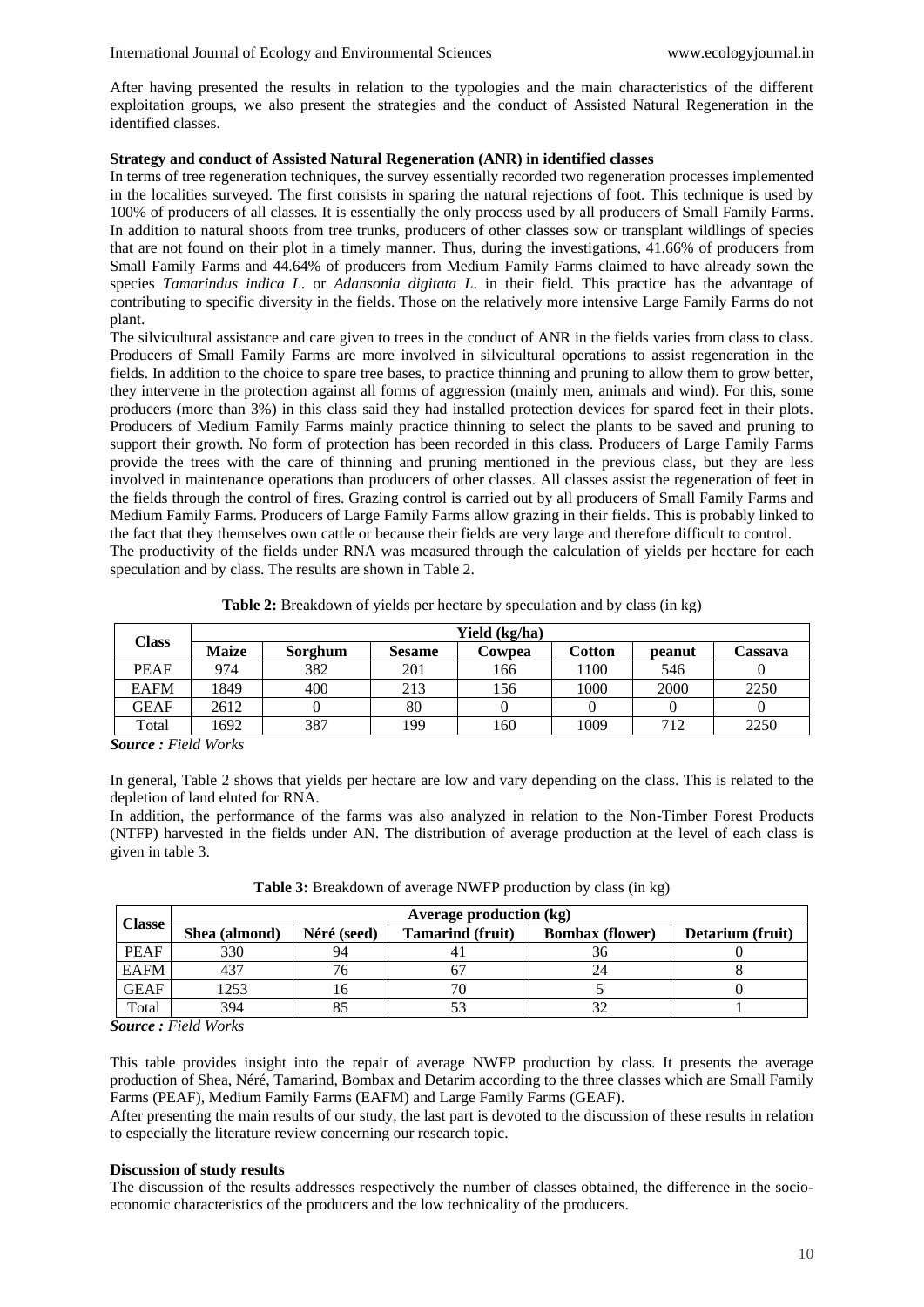## **Number of classes obtained**

The analysis of the survey data led to the constitution of 3 main classes. The same number of classes is also that found by A. Diouf  $(2002)^{\binom{5}{1}}$  in the groundnut basin of Senegal when making the typology of farms that have adopted fodder technology in their production system. However, he then proceeds to the dissection of one of the large classes into 2 subclasses to better characterize it. It is also the same number of classes that was found in Burkina Faso by M. Ouedraogo  $(2008)^{[11]}$  in the west and by O. Ouattara  $(2010)^{[10]}$  in the Loop of Mouhoun region. But, in a study of two villages in the cotton zone of Burkina, Mr. Sy (1992) obtained 5 classes of producers in one of the villages and 04 classes in the other village. The authors M. Sy (1992) and M. Ouedraogo  $(2008)$ <sup>[11]</sup> established their typology empirically while A. Diouf  $(2002)$ <sup>[5]</sup> and O. Ouattara  $(2010)$ <sup>[10]</sup> used factorial analyses. The present study is therefore from a methodological point of view close to the last two authors cited.

In addition to the number of classes, it is important to analyze the socio-economic characteristics of the producers.

## **Different socio-economic characteristics of producers**

The producers concerned by this study differ from one class to another by their own socio-economic and technical characteristics. These results are similar to those of O. Ouattara (2010)<sup>[10]</sup> regarding the characteristics of Small Family Farms and Medium Family Farms. Indeed, Small Family Farms are similar to type 1 "small family farms" (PEAF), while type 2 called "traditional market family farms" (EFMT) has similarities with Medium Family Farms of this study. However, the fundamental distinction between the two studies has to do with the targetting of farms. O. Ouattara  $(2010)^{100}$  had targeted family farms while the present study concerned family farms that are not oriented towards entrepreneurship.

The choice to adopt and lead the saving and the planting of trees in the fields is affected by the 08 main variables which contributed to constitute the classes. Since these variables are inter-correlated, they influence each other in a reciprocal manner. From the point of view of age, for example, the youngest and oldest producers are relatively poor in means of production (production area, labour, equipment, inputs, etc.). They are small family farmers. However, they are more respectful of the prescriptions of the technical supervisors and conduct the ANR better in their fields than the producers of the other classes. They are grouped together in Small Family Farms. Furthermore, the different analyzes show that the large family farmers (GEAF) of class 3 are well supplied with factors of production and obtain better yields than those of the other classes. However, these producers seem to neglect certain silvicultural operations in the conduct of ANR. The intensive nature of their production system means that they do not plant trees in their fields. The results obtained by F. Kagne (2012)<sup>[8]</sup> in the eastern region of the Sudanian zone of Burkina Faso corroborate ours. This author had counted 06 variables that influence the choice of adoption of ANR.

Finally, after having discussed the number of classes, the socio-economic characteristics of the producers, we approach the result relating to the low technicality of the producers.

# **Low technicality of producers**

The study noted in some producers a weak application of agricultural technical prescriptions and in others the persistence of shifting cultivation practices on slash and burn. The same forms of technical deficiencies have already been reported by F. Kagne (2012)<sup>[8]</sup> in the eastern region of Burkina Faso among producers practicing ANR.

In general, the functioning and structuring observed in the farms studied is similar to the type of agriculture that J. F. Belieres and al. (2002) [1] qualify as family farming. These characteristics were also observed by R. Blein and al. (2008)<sup>[2]</sup> on 80 to 90% of farms in the entire West African region. According to these authors, these are types of exploitation whose areas vary between 3 to 5 ha. Our results indicate the commitment of a diversity of producers in the adoption of FMNR, but also in the conduct of this agroforestry technique. The commitment to the application of FMNR is therefore not linked to the uniformity of the socio-economic conditions of producers.

## **Conclusion**

This research is a study on the characteristics of farms in relation to the strategy of application of Assisted Natural Regeneration (ANR) in agro-ecosystems in the southern Sudanian agro-climatic zone of Burkina Faso.

The research shows that the actors involved in the application of this strategy in the peripheral zone of the Classified Forest and Partial Wildlife Reserve of Comoé-Léraba correspond to a wide variety of farmers.

They are made up of small, medium and large family-type farmers characterized by significant differences. These differences mainly concern the available surface areas and the technical means with, in some cases, a high level of investment.

These producers also diverge in terms of the technical conduct of ANR. The typology carried out revealed the existence of 03 distinct classes of producers. The practice of ANR therefore interests different categories of producers in the area studied.

## **References**

1. Belieres JF, Bosc PM, Faure G, Fournier S, Losch B. What future for family farming in West Africa in a liberalized context? London: iied, 2002.